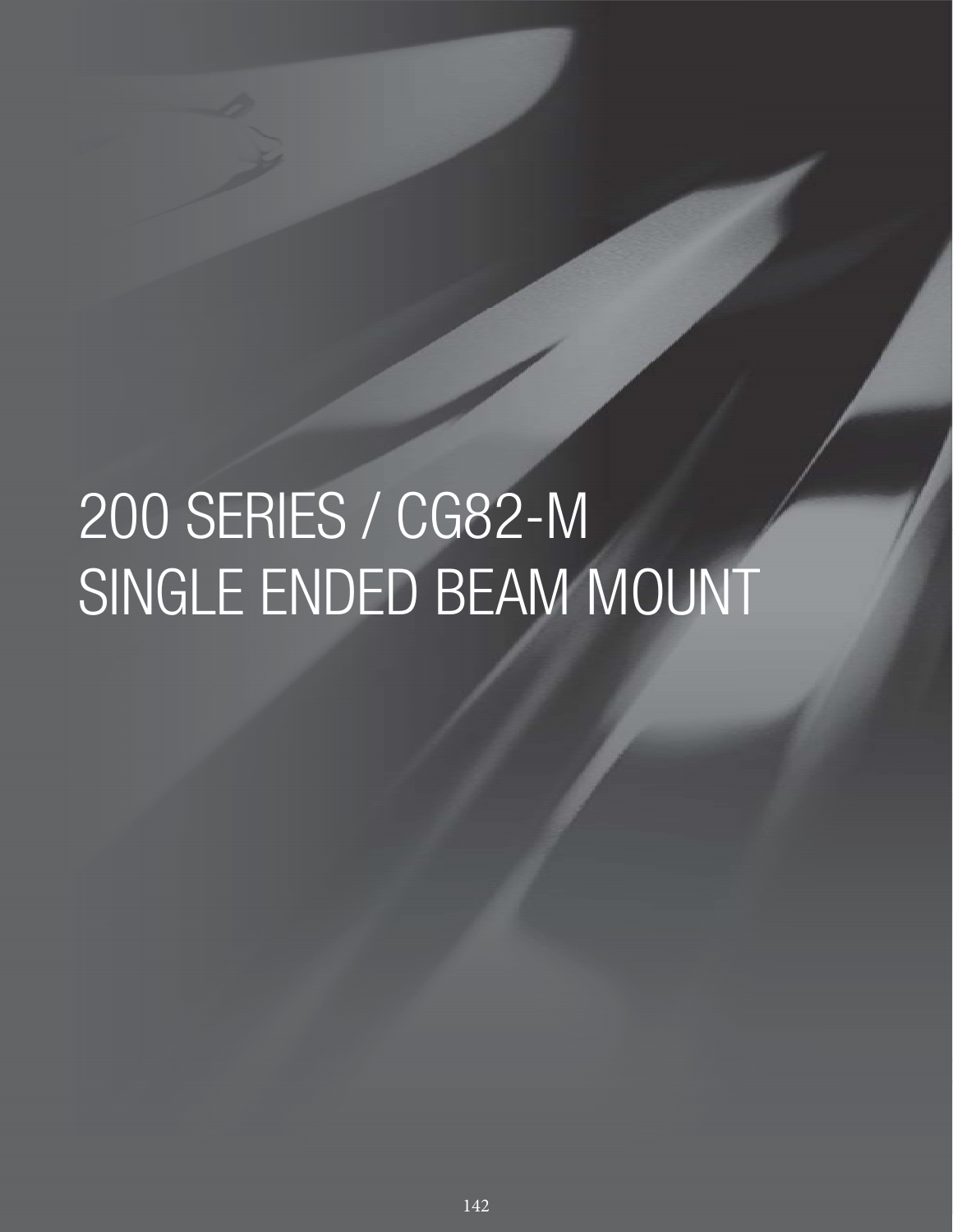

# 200 SERIES – SINGLE ENDED BEAM MOUNT



## **OVERVIEW**

The CG-82M series Tank Mount is designed for use with light to medium capacity tanks and hoppers in powder, bulk processing & conveyor systems. Redundant sealing, articulate mounting plate, low profile design, integral height adjustment for balancing, adjustable under load.

Tank Weighing Assembly with Spherical Washer. Redundant sealing. Articulating mounting plate. Low profile design. Available in Alloy Steel Load Cell with Mild Steel Mount, Stainless Steel Load Cell with Stainless Steel Mount, Stainless Steel Welded Load Cell with Stainless Steel Mount.



# NTEP CERTIFIED

Certificate of Conformance #08-074A1

# **CAPACITIES**

250lb, 500lb, 1k, 1.5K, 2K, 2.5K, 4K, 5KSE, 5K, 10K, 15K, 20K

# 1 (800) 230-0120 Contact@inscaleusa.com CAGE Code 07GT5

contact@inscaleusa.com www.inscaleusa.com

Nationwide Dealer Network

143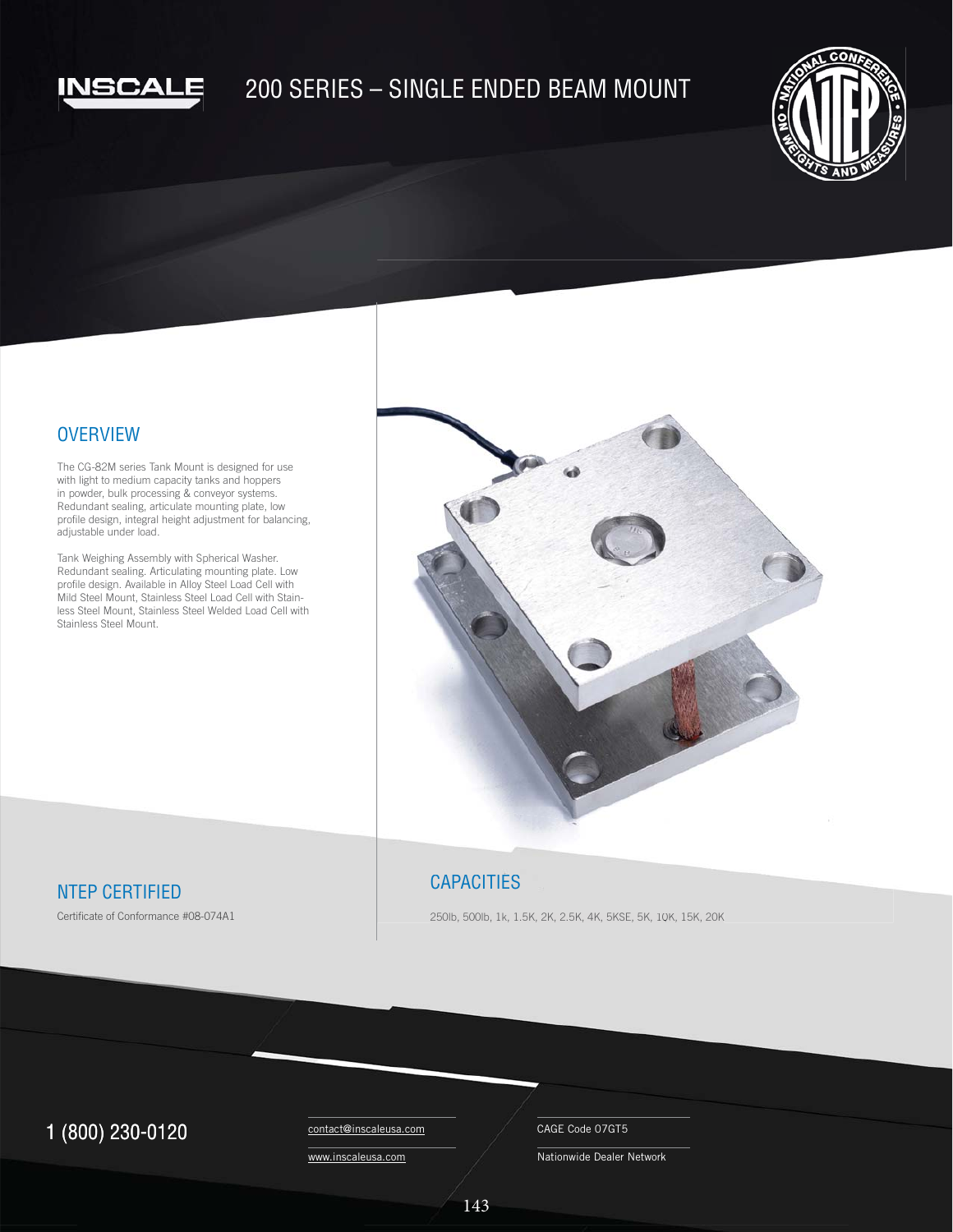#### **OVERVIEW**

The CG-82M series Tank Mount is designed for use with light to medium capacity tanks and hoppers in powder, bulk processing & conveyor systems. Redundant sealing, articulate mounting plate, low profile design, integral height adjustment for balancing, adjustable under load.

Tank Weighing Assembly with Spherical Washer. Redundant sealing. Articulating mounting plate. Low profile design. Available in Alloy Steel Load Cell with Mild Steel Mount, Stainless Steel Load Cell with Stainless Steel Mount, Stainless Steel Welded Load Cell with Stainless Steel Mount.

## PERFORMANCE SPECIFICATIONS

Safe Overload: 150% FS Full Scale Output: 3.00 mV/V Excitation Voltage: 10-15V AC/DC Load Cell Resistance: 350 ohms Load Cell Cable: 4 Conductor, 20ft Operating Temperature Range: -20º C to +60º C Materials:

Load Cell: Alloy Steel (Nickel Plated) or Stainless Steel Assembly: Mild Steel (Nickel Plated) or Stainless Steel

Tolerances unless otherwise specified: .XX: ±0.01 .XXX: ±0.005 Fractions: ±1/16" Angles:  $\pm 1/2$ "

#### DIMENSIONS

| 25lb - 5KSE | 7.12"  | $4.50 - 5.00"$ | 5.00" | 0.56" | 2.00" | 4.00" | 0.70" | 4.00" | 0.63" |
|-------------|--------|----------------|-------|-------|-------|-------|-------|-------|-------|
| $5K - 10K$  | 8.50"  | $5.50 - 6.00"$ | 5.00" | 0.75" | 3.00" | 4.00" | 0.94" | 5.00" | 0.63" |
| 15K - 20K   | 10.88" | $7.00 - 7.50"$ | 6.00" | 0.87" | 4.63" | 4.50" | 1.44" | 6.88" | 0.88" |